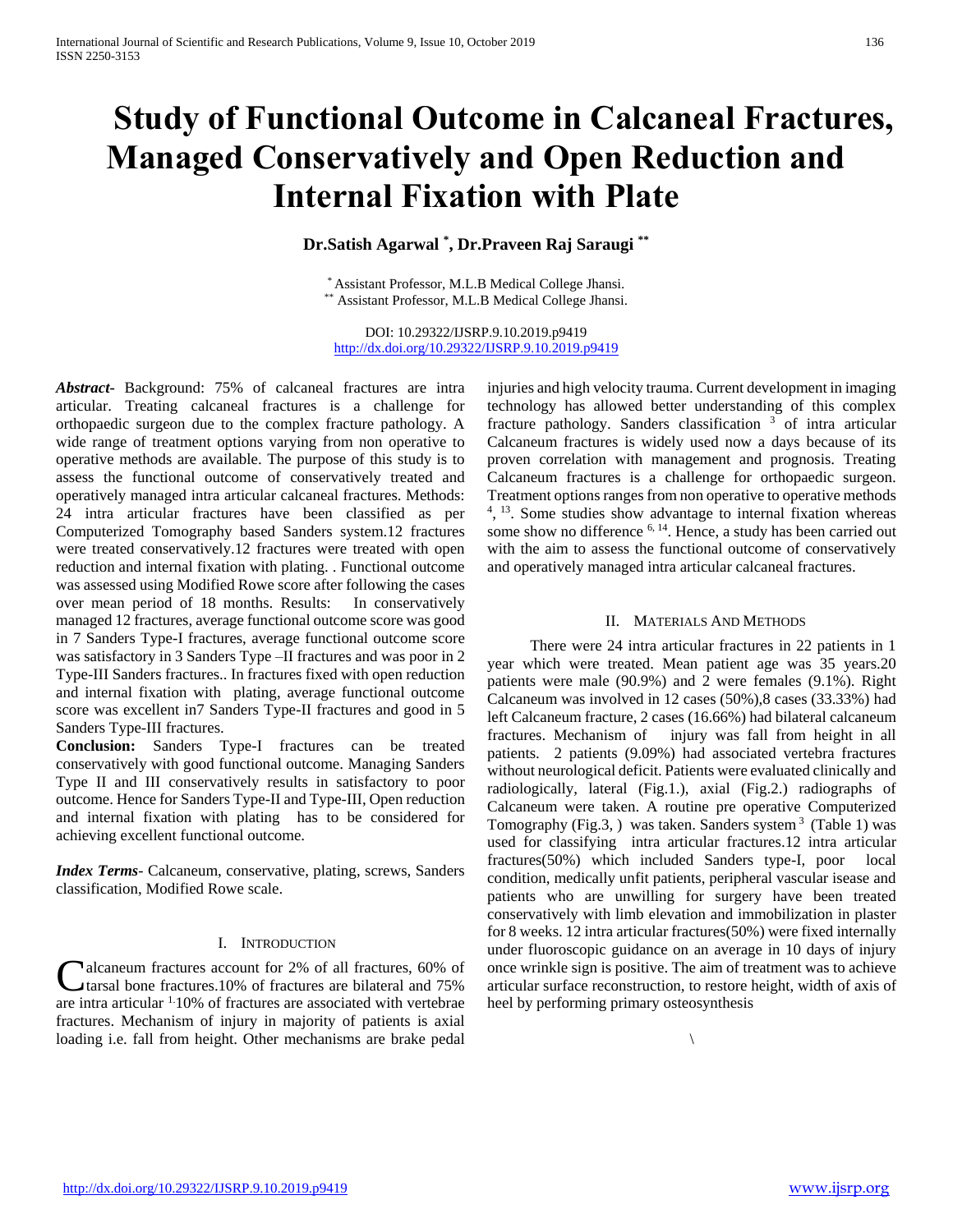





fig 1



fig 4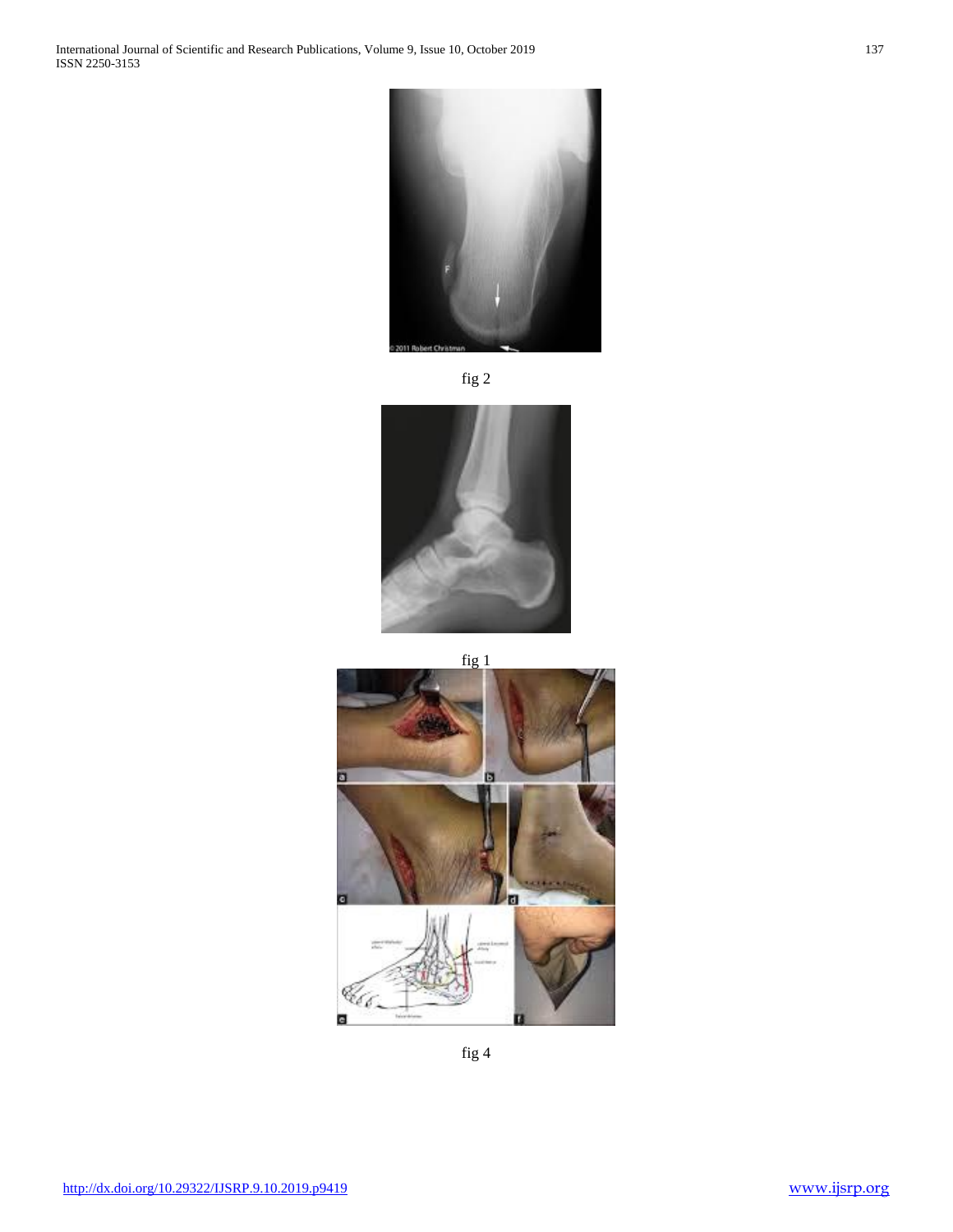



 Extensile lateral approach (Fig.4.) was used in all cases which were internally fixed with plating (Fig.5.). Axial and Broden views were assessed under fluoroscopy intra operatively. Satisfactory reduction was achieved in all cases . For comparision of corrected Bohlers and Gissane angles, post operative radiographs were taken (Fig.8.).



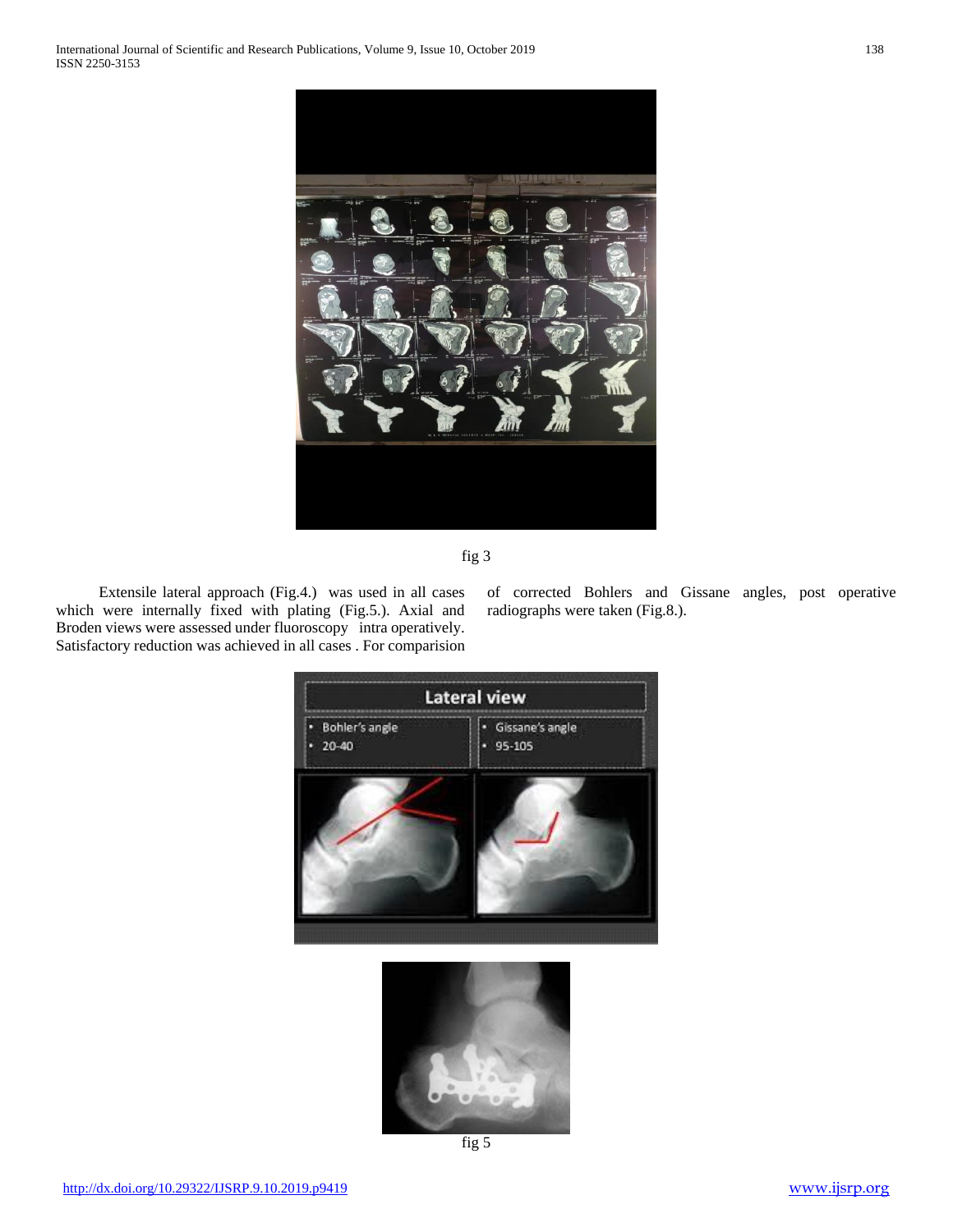International Journal of Scientific and Research Publications, Volume 9, Issue 10, October 2019 139 ISSN 2250-3153

Post operatively limb elevation was maintained for 72 hours. Compressive bandage was applied over sterile dressing. Complete suture removal was done at an average of 15 days. All operated patients were kept on absolute non weight bearing for 4 weeks followed by touchdown weight bearing with active and passive movements of ankle and sub talar joints. Full weight bearing was allowed from 12 weeks. Regular clinical follow up examination was performed monthly in all cases and functional outcome was assessed by using Modified Rowe scale (Table 3) after following the cases over a mean period of 18 months.









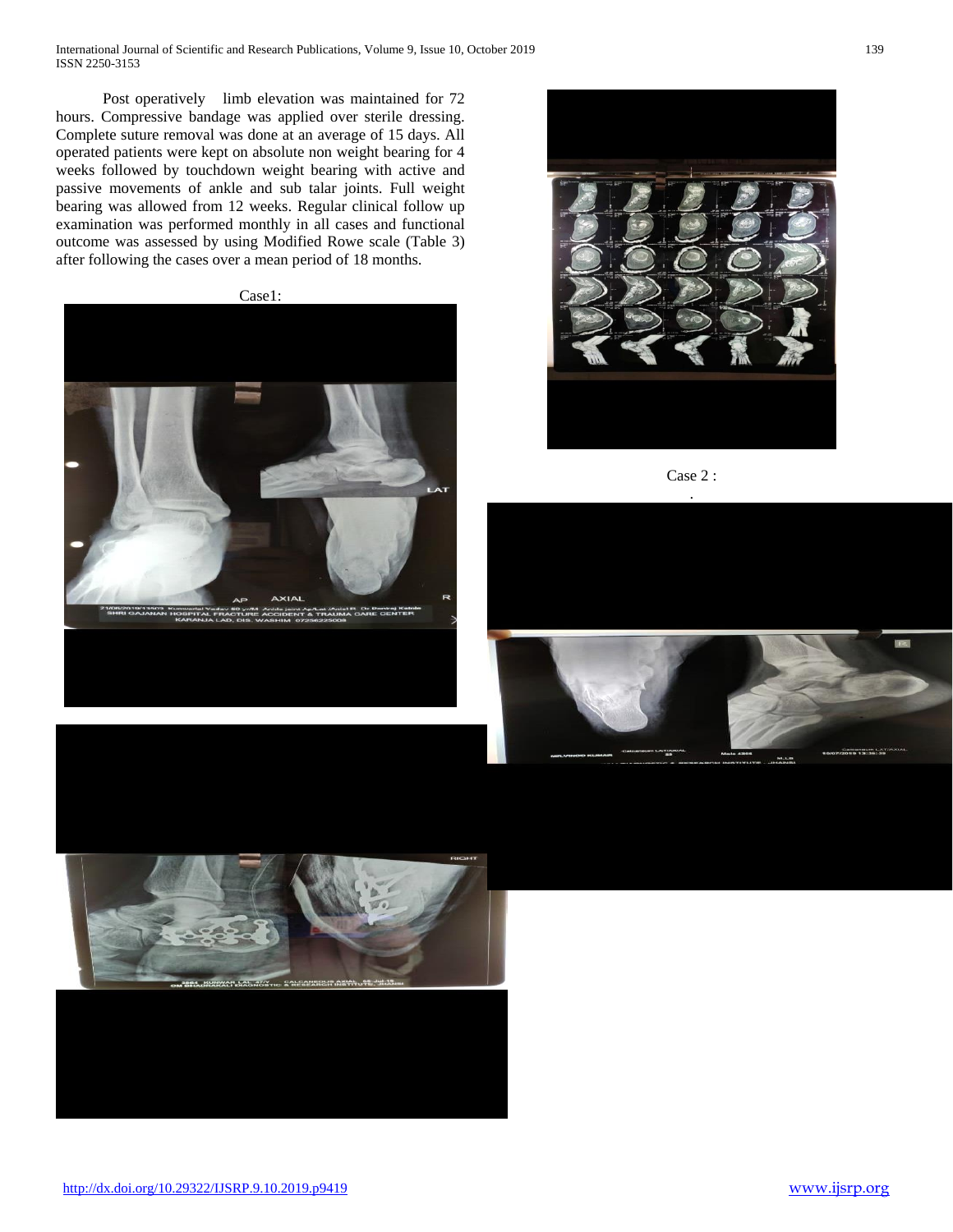



g plates. Mean patient age was 35 years.20 patients were 90.9%) and 2 were females (9.1%). Right Calcaneum was ed in 12 cases (50%), 8 cases (33.33%) had left Calcaneum e, 2 cases (16.66%) had bilateral Calcaneum fractures. As nders classification Type-I fractures were 7(29.16%), Type- $I = 11(45.83\%)$ , Type-III were  $6(25\%)$ . Sanders type-I es (100%) were treated conservatively. Out of 11 Sanders

 $Type-II$  fractures  $3(27.27)$  were treated conservatively,  $(8(72.72%)$  with open reduction and internal fixation. Out of 6 Sanders type-III fractures, 2(33.33%) were treated conservatively and remaining 4(66.66%) were operated with open reduction and internal fixation with plating .Pre operatively Bohlers angle was decreased to average of 15 degrees. Post operatively Bohlers angle was restored to average of 30 degrees. Post operative average Gissane angle was 110 degre

| Sander    | Tota  | Conserv         | Modified   | Operati  | Modified    |
|-----------|-------|-----------------|------------|----------|-------------|
| s type    | l no. | ative           | rowe       | ve.12    | .rowe       |
|           | Of    | manage          | score      | patients | score       |
|           | patie | ment 12         |            |          |             |
|           | nts   | patients        |            |          |             |
| $1$ (one) | 7     | 7               | $80$ (good | Nill     | <b>Nill</b> |
| $11$ (tw  | 11    | 3               | 60(satisf  | 8        | 86.6(exel   |
| $\circ$ ) |       |                 | actory     |          | lent)       |
|           |       |                 |            |          |             |
| $111$ (th | 6     | 2               | 50(poor)   | 4        | 80(good)    |
| ree)      |       |                 |            |          |             |
| 1111(f    | Nil   | N <sub>il</sub> | nill       | nill     | Nill        |
| our)      |       |                 |            |          |             |
|           |       |                 |            |          |             |

Patients Distribution as per functional outcome as per Modified Rowe score:

Table 1:

- Modified Rowe score <sup>14</sup>:
- $Excellent > 85$
- Good 70-85
- Satisfactory 55-70
- Poor  $\leq 55$ .

 In conservatively managed 12 fractures-average functional outcome score was good in 7 Sanders Type-I fractures, average functional outcome score was satisfactory in3 Sanders Type –II fractures and was poor in 2 Type-III Sanders fractures. . Average functional outcome score was excellent in8 Sanders Type-II fractures and good in 4 Sanders Type-III fractures fixed with open reduction and internal fixation In patients treated with open reduction and internal fixation with plating , wound dehiscence was seen in 1 patient (8.33%) which was healed with clean compressive dressings. No other complications were observed.

### IV. DISCUSSION

# calcaneal fractures  $\frac{1}{1}$ , and are commonly associated with other axial load injuries giving rise to lumbar vertebral fractures. Mechanism of injury of the Calcaneum fracture causes a major soft tissue injury that includes heel pad, skin and other soft tissues.

# III. RESULTS

 There were 24 intra articular fractures in 22 patients in 1 year which were treated. 12 intra articular fractures (50%) were treated conservatively. 12 intra articular fractures (50%) were surgically managed by open reduction and internal fixation with

Intra-articular fractures account for approximately 75% of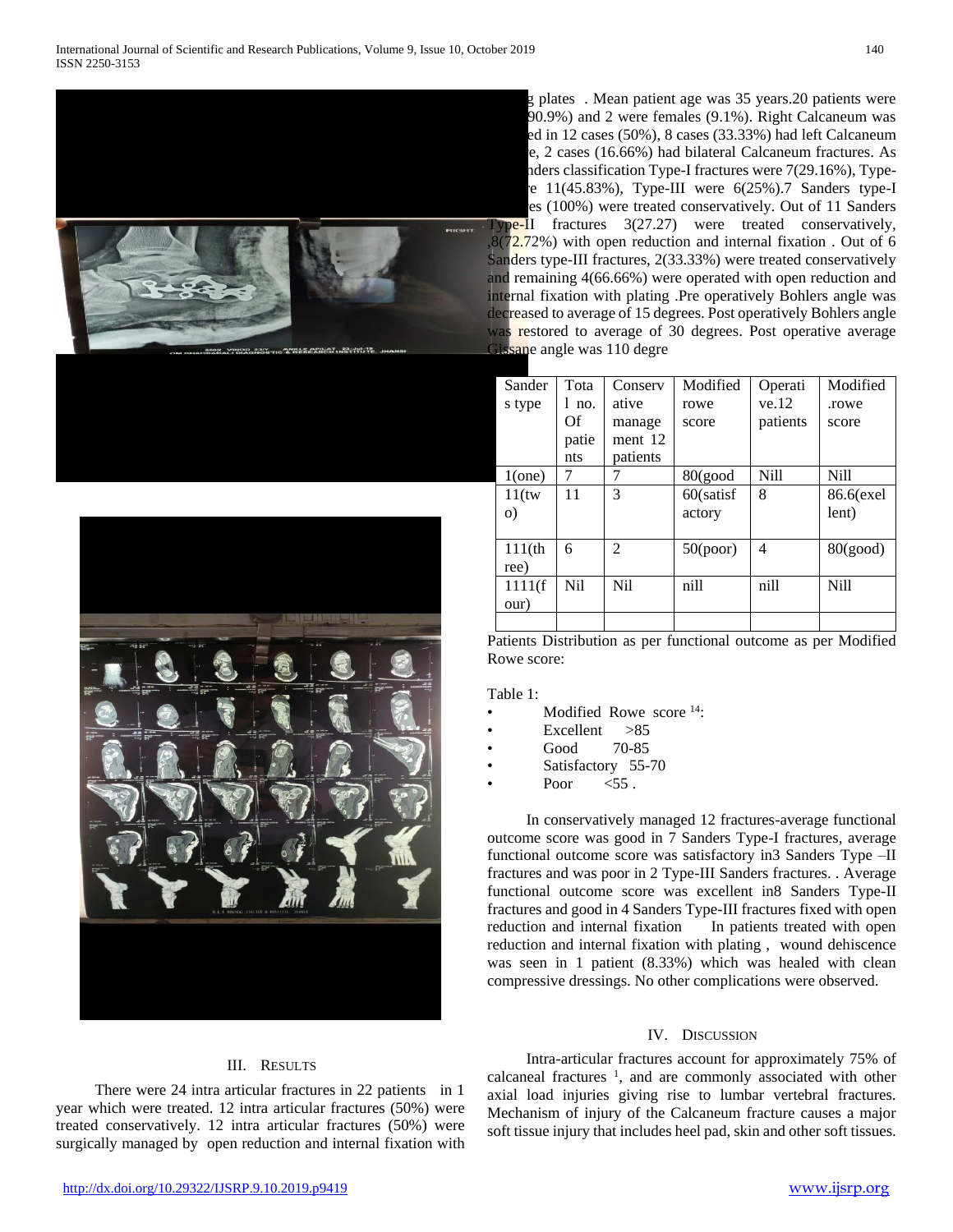Lateral, axial and Broden view radiographs are used to examine calcaneal fractures. CT diagnostic provided improved understanding of calcaneal fractures and led to a clinically relevant classification of these injuries  $3, 4$ . CT scans give additional information  $3, 4$  on (1) the size and number of fracture fragments, (2) the size and displacement of sustentacular tali relative to superior medial fragments, (3) the presence of a step or diastasis of the posterior facet, and (4) impingement of the fibular malleolus on the tuberosity of the Calcaneum. Such scans also provide information regarding fractures involving the sinus tarsi, calcaneocuboid joint, and anterior calcaneal process, all of which could be relevant while planning the lateral surgical approach. Thus a better surgical planning became possible. CT evaluation of calcaneal fractures has allowed classification systems to offer prognostic significance.

Sanders classification3 based on C.T was used in our study (Table 2). Table 2: Sanders Type3

- **I** Non-displaced fracture irrespective of the number of fracture lines
- **II** Two parts fragment or split fracture
- **III** Three parts fracture or split depression
- **IV** Four parts fracture or highly comminuted
- Sanders classification: Table 2.



The treatment goals  $2.5$  are: (1) restoration of congruency of the posterior facet of subtalar joint,(2) restoration of the calcaneal height and width, (3) decompression of the sub fibular space available for the peroneal tendons, (4) realignment of the tuberosity in a valgus position, and (5) reduction of the calcaneocuboid joint.3) small subtalar incongruity of only 1 mm can lead to early arthritis of the corresponding joints . Conservative treatment 9, 10 is sufficient in Sanders Type I fractures which results in good functional outcome. Operative methods of treatment  $2, 11, 12$  have included attempts at closed reduction or percutaneous manipulation, percutaneous screw fixation, open reduction with internal fixation, bone grafting or both, and primary arthrodesis of the subtalar joint. To correct calcaneal anatomy, open reduction should be advised to patients. Open reduction and internal fixation 8,15,20 is now more aggressively advocated for management of displaced Sanders type II or III calcaneal intra articular fractures to achieve anatomical reduction ,to decrease the complication of subtalar arthritis and joint incongruity.. Because of the risk of early complications, the timing of surgery i.e. after local swelling subsides is of principal importance. We used the lateral extensile approach <sup>15</sup> because it provides wide exposure of the subtalar joint and allows more accurate exposure of the facet fragments and calcaneocuboid joint, easier decompression of the lateral wall, and sufficient area laterally for plate fixation. Other options ,though not used in our stuy is plating and bone grafting <sup>16</sup> to prevent collapse and maintain the height of Calcaneum and to add mechanical support and to probably stimulate earlier fracture healing. As lateral wall is subcutaneous, any implants on the surfaces can lead to early post-operative complications like wound dehiscence, necrosis of wound edges, and early superficial infection. Use of percutaneously screw fixation <sup>18</sup> with minimum soft tissue dissection can be opted which also results in less post operative swelling and considerably yields good functional outcome 17, 19. The functional outcome in our study was assessed by using Modified Rowe scale14 (Table 3).

**Table 3: Modified Rowe score 14**

| июшися комс эсоге 17                                      |                          |  |  |  |  |
|-----------------------------------------------------------|--------------------------|--|--|--|--|
| Pain                                                      |                          |  |  |  |  |
| None                                                      | 30                       |  |  |  |  |
| <b>Exercise</b> induced                                   | 25                       |  |  |  |  |
| Mild on daily activity                                    | 20                       |  |  |  |  |
| Pain with weight-bearing                                  | 10                       |  |  |  |  |
| Pain at rest                                              |                          |  |  |  |  |
| <b>Range of motion(Inversion and Eversion) (per cent)</b> |                          |  |  |  |  |
| 100 to 75                                                 | 20                       |  |  |  |  |
| 74 to 50<br>e 2C                                          | 10                       |  |  |  |  |
| 49 to 25                                                  |                          |  |  |  |  |
| $24$ to $0$                                               |                          |  |  |  |  |
| Gait                                                      |                          |  |  |  |  |
| Normal                                                    |                          |  |  |  |  |
| Mild limp (exercise)                                      | 10                       |  |  |  |  |
| Moderate limp                                             | $\overline{\mathcal{L}}$ |  |  |  |  |
| Severe limp                                               |                          |  |  |  |  |
| <b>Activities</b>                                         |                          |  |  |  |  |
| 3 BKC                                                     |                          |  |  |  |  |
|                                                           |                          |  |  |  |  |
|                                                           |                          |  |  |  |  |

| Able to walk short distances only         |    |
|-------------------------------------------|----|
| Unable to walk                            |    |
| Work                                      |    |
| No restrictions                           | 15 |
| Some restrictions on usual occupation     | 10 |
| Change of job or substantial restrictions | 5  |
| Unable t o work                           |    |
| <b>Total</b>                              |    |
|                                           |    |

## *Grading* :

Excellent : >85 Good : 70-85 Satisfactory : 55-70